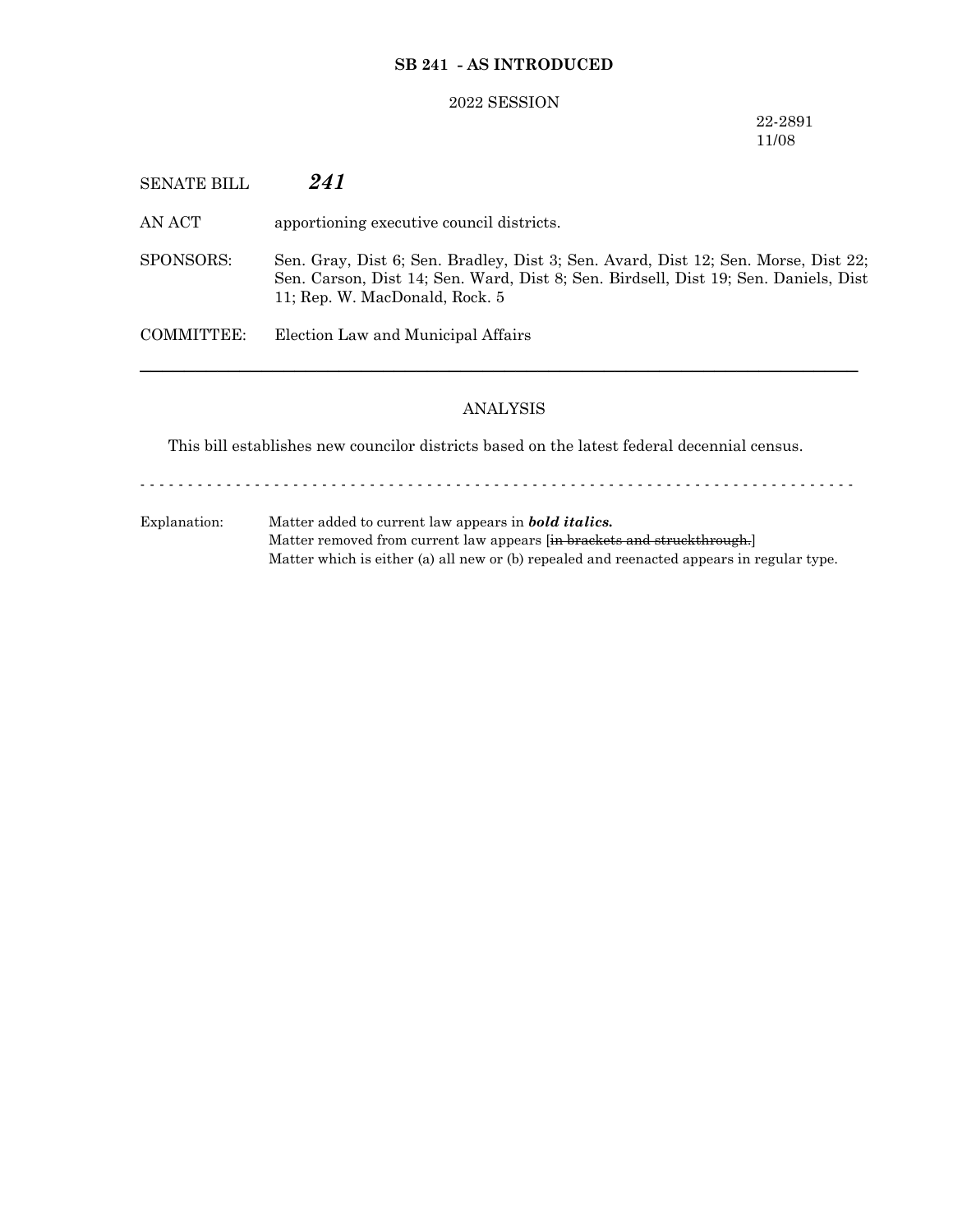#### **SB 241 - AS INTRODUCED**

### STATE OF NEW HAMPSHIRE

*In the Year of Our Lord Two Thousand Twenty Two*

AN ACT apportioning executive council districts.

1

*Be it Enacted by the Senate and House of Representatives in General Court convened:*

1 Councilor Districts. RSA 662:2 is repealed and reenacted to read as follows:

662:2 Councilor Districts. The state is divided into 5 districts for the choosing of councilors, each of which may elect one councilor. The districts shall be constituted as follows: 2 3

I. Councilor district number 1 is constituted of the counties of Coos and Grafton, the unincorporated place of Hale's Location, the towns of Albany, Alton, Andover, Bartlett, Brookfield, Center Harbor, Chatham, Conway, Cornish, Croydon, Danbury, Eaton, Effingham, Freedom, Gilford, Grantham, Hart's Location, Hill, Jackson, Madison, Meredith, Middleton, Milton, Moultonborough, New Durham, New Hampton, New London, Newport, Ossipee, Plainfield, Sanbornton, Sandwich, Springfield, Sunapee, Tamworth, Tilton, Tuftonboro, Wakefield, Wilmot, and Wolfeboro, and the cities of Claremont and Laconia. 4 5 6 7 8 9 10

II. Councilor district number 2 is constituted of the towns of Acworth, Alstead, Barnstead, Belmont, Boscawen, Bradford, Canterbury, Charlestown, Chesterfield, Dublin, Durham, Farmington, Gilmanton, Gilsum, Goshen, Hancock, Harrisville, Henniker, Hinsdale, Hopkinton, Langdon, Lempster, Madbury, Marlborough, Marlow, Nelson, Newbury, Northfield, Rollinsford, Roxbury, Salisbury, Stoddard, Strafford, Sullivan, Surry, Sutton, Unity, Walpole, Warner, Washington, Webster, Westmoreland, and Winchester, and the cities of Concord, Dover, Franklin, Keene, Rochester, and Somersworth. 11 12 13 14 15 16 17

III. Councilor district number 3 is constituted of the towns of Atkinson, Brentwood, Chester, Danville, Derry, East Kingston, Epping, Exeter, Fremont, Greenland, Hampstead, Hampton, Hampton Falls, Kensington, Kingston, New Castle, Newfields, Newington, Newmarket, Newton, North Hampton, Pelham, Plaistow, Raymond, Rye, Salem, Sandown, Seabrook, South Hampton, Stratham, and Windham, and the city of Portsmouth. 18 19 20 21 22

IV. Councilor district number 4 is constituted of the towns of Allenstown, Auburn, Barrington, Bedford, Bow, Candia, Chichester, Deerfield, Epsom, Goffstown, Hooksett, Lee, Londonderry, Loudon, Northwood, Nottingham, Pembroke, and Pittsfield, and the city of Manchester. 23 24 25 26

V. Councilor district number 5 is constituted of the towns of Amherst, Antrim, Bennington, Brookline, Deering, Dunbarton, Fitzwilliam, Francestown, Greenfield, Greenville, Hillsborough, Hollis, Hudson, Jaffrey, Litchfield, Lyndeborough, Mason, Merrimack, Milford, Mont Vernon, New Boston, New Ipswich, Peterborough, Richmond, Rindge, Sharon, Swanzey, Temple, Troy, Weare, Wilton, and Windsor, and the city of Nashua. 27 28 29 30 31